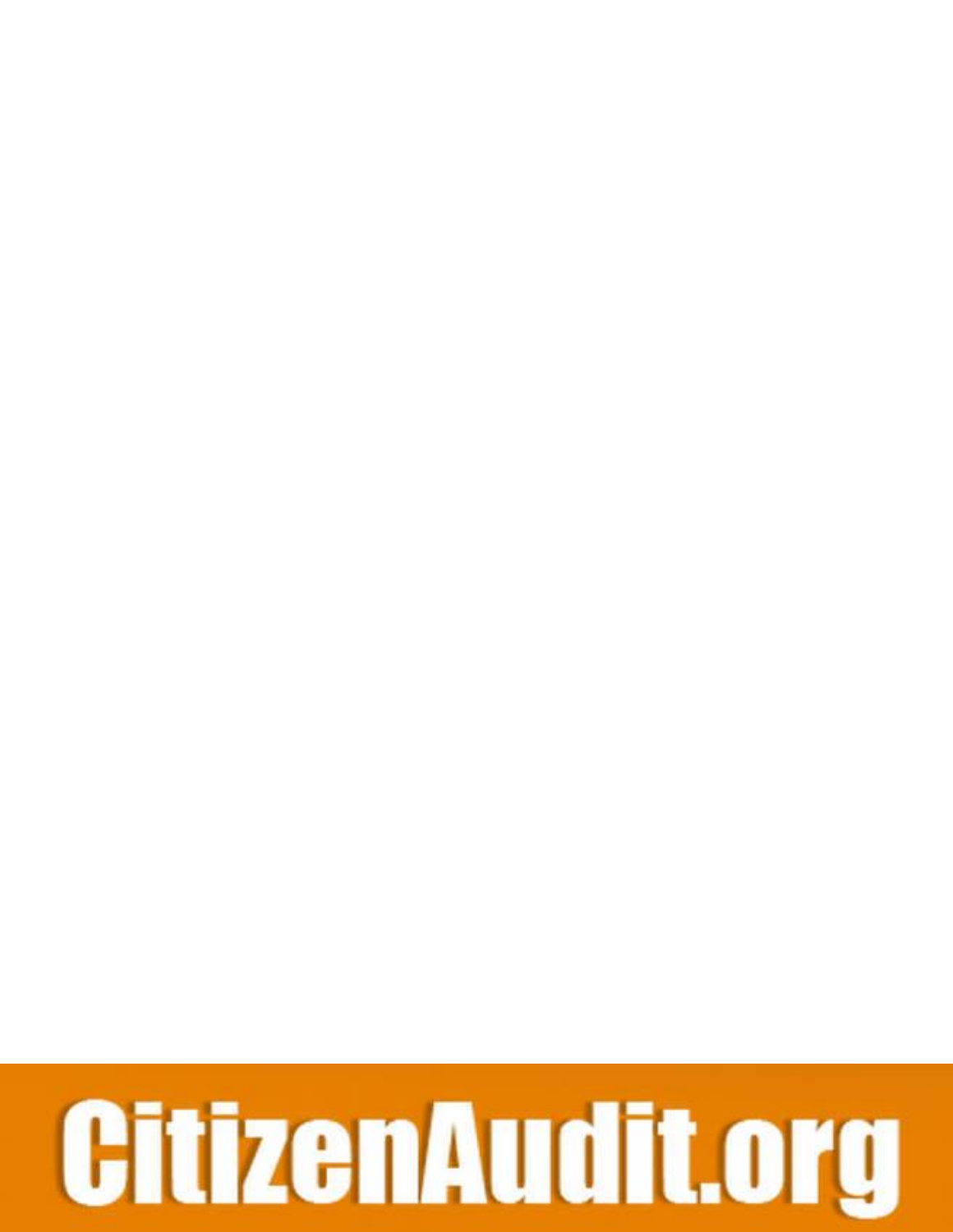|                                               |                               | É                                                                                                                                                                                                                                                                                                                   |                                     |  |  |                        |                                              |                                       |      |  |                                                                                         |                                                                                                                                                                                                                                |                  |                                       |  |                           |                                                                    |                    |            |
|-----------------------------------------------|-------------------------------|---------------------------------------------------------------------------------------------------------------------------------------------------------------------------------------------------------------------------------------------------------------------------------------------------------------------|-------------------------------------|--|--|------------------------|----------------------------------------------|---------------------------------------|------|--|-----------------------------------------------------------------------------------------|--------------------------------------------------------------------------------------------------------------------------------------------------------------------------------------------------------------------------------|------------------|---------------------------------------|--|---------------------------|--------------------------------------------------------------------|--------------------|------------|
|                                               |                               |                                                                                                                                                                                                                                                                                                                     |                                     |  |  |                        |                                              |                                       |      |  | <b>Short Form</b>                                                                       |                                                                                                                                                                                                                                |                  |                                       |  |                           | OMB No 1545-1150                                                   |                    |            |
|                                               |                               | Form $990 - EZ$                                                                                                                                                                                                                                                                                                     |                                     |  |  |                        |                                              |                                       |      |  |                                                                                         | <b>Return of Organization Exempt From Income Tax</b><br>Under section 501(c), 527, or 4947(a)(1) of the Internal Revenue Code (except black lung                                                                               |                  |                                       |  |                           | 2003                                                               |                    |            |
|                                               |                               |                                                                                                                                                                                                                                                                                                                     |                                     |  |  |                        |                                              | benefit trust or private foundation)  |      |  |                                                                                         | For organizations with gross receipts less than \$100,000 and total assets less                                                                                                                                                |                  |                                       |  |                           | <b>Open to Public</b>                                              |                    |            |
|                                               |                               | Department of the Treasury                                                                                                                                                                                                                                                                                          |                                     |  |  |                        |                                              | than \$250,000 at the end of the year |      |  |                                                                                         |                                                                                                                                                                                                                                |                  |                                       |  |                           | Inspection                                                         |                    |            |
|                                               |                               | Internal Revenue Service<br>A For the 2003 calendar year, or tax year beginning                                                                                                                                                                                                                                     |                                     |  |  |                        |                                              |                                       |      |  |                                                                                         | The organization may have to use a copy of this return to satisfy state reporting requirements.<br>, 2003, and ending                                                                                                          |                  |                                       |  |                           | . 20                                                               |                    |            |
| В                                             |                               | Check if applicable                                                                                                                                                                                                                                                                                                 | Please                              |  |  | C Name of organization |                                              |                                       |      |  |                                                                                         |                                                                                                                                                                                                                                |                  |                                       |  |                           | D Employer identification number                                   |                    |            |
|                                               |                               | Address change                                                                                                                                                                                                                                                                                                      | use IRS<br>label or                 |  |  |                        |                                              |                                       |      |  |                                                                                         | <u>INDIA CLUB OF GREATER DAYTON</u>                                                                                                                                                                                            |                  |                                       |  |                           | 31:1184659                                                         |                    |            |
|                                               | Name change<br>Initial return |                                                                                                                                                                                                                                                                                                                     | print or                            |  |  |                        |                                              |                                       |      |  |                                                                                         | Number and street (or P O box, if mail is not delivered to street address) Room/suite                                                                                                                                          |                  |                                       |  | E Telephone number        |                                                                    |                    |            |
|                                               | `ınal return                  |                                                                                                                                                                                                                                                                                                                     | type.<br>276 POPLAR GROVE DR<br>See |  |  |                        |                                              |                                       |      |  |                                                                                         |                                                                                                                                                                                                                                | $(937)$ 895 7120 |                                       |  |                           |                                                                    |                    |            |
|                                               |                               | Specific<br>City or town, state or country, and $ZIP + 4$<br>F Group Exemption<br>Amended return<br>Instruc-<br>DAYTON<br>0H<br>Number<br>Application pending<br>tions.<br>G Accounting method. <b>■ Cash</b> □ Accrual<br>• Section 501(c)(3) organizations and 4947(a)(1) nonexempt charitable trusts must attach |                                     |  |  |                        |                                              |                                       |      |  |                                                                                         |                                                                                                                                                                                                                                |                  |                                       |  |                           |                                                                    |                    |            |
|                                               |                               |                                                                                                                                                                                                                                                                                                                     |                                     |  |  |                        |                                              |                                       |      |  |                                                                                         |                                                                                                                                                                                                                                |                  |                                       |  |                           |                                                                    |                    |            |
|                                               |                               |                                                                                                                                                                                                                                                                                                                     |                                     |  |  |                        | a completed Schedule A (Form 990 or 990-EZ). |                                       |      |  |                                                                                         |                                                                                                                                                                                                                                |                  | Other (specify) $\blacktriangleright$ |  |                           |                                                                    |                    |            |
|                                               |                               |                                                                                                                                                                                                                                                                                                                     |                                     |  |  |                        |                                              |                                       |      |  |                                                                                         |                                                                                                                                                                                                                                |                  |                                       |  |                           | $H$ Check $\blacktriangleright$ $\blacksquare$ if the organization |                    |            |
|                                               |                               | Website: > MRITEZSAMACHAR @ YAHOO. ROM                                                                                                                                                                                                                                                                              |                                     |  |  |                        |                                              |                                       |      |  |                                                                                         |                                                                                                                                                                                                                                |                  |                                       |  | is not required to attach |                                                                    |                    |            |
|                                               |                               | Organization type (check only one) - $\Box$ 501(c) ( $\Box$ ) < (insert no) $\Box$ 4947(a)(1) or $\Box$ 527                                                                                                                                                                                                         |                                     |  |  |                        |                                              |                                       |      |  |                                                                                         |                                                                                                                                                                                                                                |                  |                                       |  |                           | Schedule B (Form 990, 990-EZ, or 990-PF)                           |                    |            |
|                                               |                               | K Check ► if the organization's gross receipts are normally not more than \$25,000 The organization need not file a return with the IRS; but if the<br>organization received a Form 990 Package in the mail, it should file a return without financial data. Some states require a complete return.                 |                                     |  |  |                        |                                              |                                       |      |  |                                                                                         |                                                                                                                                                                                                                                |                  |                                       |  |                           |                                                                    |                    |            |
|                                               |                               | L Add lines 5b, 6b, and 7b, to line 9 to determine gross receipts, if \$100,000 or more, file Form 990 instead of Form 990-EZ. . ▶ \$                                                                                                                                                                               |                                     |  |  |                        |                                              |                                       |      |  |                                                                                         |                                                                                                                                                                                                                                |                  |                                       |  |                           |                                                                    |                    |            |
|                                               | Part 1                        | Revenue, Expenses, and Changes in Net Assets or Fund Balances (See page 37 of the instructions.)                                                                                                                                                                                                                    |                                     |  |  |                        |                                              |                                       |      |  |                                                                                         |                                                                                                                                                                                                                                |                  |                                       |  |                           |                                                                    |                    |            |
|                                               | 1                             | Contributions, gifts, grants, and similar amounts received                                                                                                                                                                                                                                                          |                                     |  |  |                        |                                              |                                       |      |  |                                                                                         | $\mathbf{r}$ , $\mathbf{r}$ , $\mathbf{r}$ , $\mathbf{r}$ , $\mathbf{r}$ , $\mathbf{r}$ , $\mathbf{r}$                                                                                                                         |                  |                                       |  |                           |                                                                    |                    |            |
|                                               | 2                             | Program service revenue including government fees and contracts                                                                                                                                                                                                                                                     |                                     |  |  |                        |                                              |                                       |      |  |                                                                                         |                                                                                                                                                                                                                                |                  |                                       |  | 2                         | 26.                                                                | 033                |            |
|                                               | 3                             | Membership dues and assessments                                                                                                                                                                                                                                                                                     |                                     |  |  |                        |                                              |                                       |      |  |                                                                                         |                                                                                                                                                                                                                                |                  |                                       |  | 3                         |                                                                    | 185                |            |
|                                               | 4                             | Investment income                                                                                                                                                                                                                                                                                                   |                                     |  |  |                        |                                              |                                       |      |  |                                                                                         |                                                                                                                                                                                                                                |                  | N/ A                                  |  | 4                         |                                                                    |                    |            |
|                                               | 5a                            | Gross amount from sale of assets other than inventory                                                                                                                                                                                                                                                               |                                     |  |  |                        |                                              |                                       |      |  |                                                                                         | 5a<br>5b                                                                                                                                                                                                                       |                  | NIA                                   |  |                           |                                                                    |                    |            |
|                                               |                               | Less: cost or other basis and sales expenses<br>b<br>Gain or (loss) from sale of assets other than inventory (line 5a less line 5b) (attach schedule)<br>c                                                                                                                                                          |                                     |  |  |                        |                                              |                                       |      |  | $\mathbf{r}$ , $\mathbf{r}$ , $\mathbf{r}$ , $\mathbf{r}$ , $\mathbf{r}$ , $\mathbf{r}$ |                                                                                                                                                                                                                                |                  |                                       |  | 5c                        |                                                                    |                    |            |
|                                               | 6                             | Special events and activities (attach schedule). If any amount is from gaming, check here ▶                                                                                                                                                                                                                         |                                     |  |  |                        |                                              |                                       |      |  |                                                                                         |                                                                                                                                                                                                                                |                  |                                       |  |                           |                                                                    |                    |            |
| Revenue                                       |                               | a Gross revenue (not including \$ __________________ of contributions                                                                                                                                                                                                                                               |                                     |  |  |                        |                                              |                                       |      |  |                                                                                         |                                                                                                                                                                                                                                |                  |                                       |  |                           |                                                                    |                    |            |
|                                               |                               | reported on line 1) $\ldots$ $\ldots$ $\ldots$ $\ldots$ $\ldots$                                                                                                                                                                                                                                                    |                                     |  |  |                        |                                              |                                       |      |  |                                                                                         | 6а                                                                                                                                                                                                                             |                  |                                       |  |                           |                                                                    |                    |            |
|                                               |                               | <b>b</b> Less: direct expenses other than fundraising expenses                                                                                                                                                                                                                                                      |                                     |  |  |                        |                                              |                                       |      |  | $\mathbf{r}$ $\mathbf{r}$ $\mathbf{r}$                                                  | 6b                                                                                                                                                                                                                             |                  | 586                                   |  |                           |                                                                    |                    |            |
|                                               |                               | Net income or (loss) from special events and activities (line 6a less line 6b)<br>c                                                                                                                                                                                                                                 |                                     |  |  |                        |                                              |                                       |      |  |                                                                                         | 7а                                                                                                                                                                                                                             |                  |                                       |  | 6c                        |                                                                    |                    |            |
|                                               | 7а                            | Gross sales of inventory, less returns and allowances [1] [1]<br>Less: $cost$ of goods sold $\ldots$ .<br>b                                                                                                                                                                                                         |                                     |  |  |                        |                                              |                                       |      |  |                                                                                         | 7b                                                                                                                                                                                                                             |                  |                                       |  |                           |                                                                    |                    |            |
|                                               |                               | c Gross profit or (loss) from sales of inventory (line 7a less line 7b)                                                                                                                                                                                                                                             |                                     |  |  |                        |                                              |                                       |      |  |                                                                                         |                                                                                                                                                                                                                                |                  |                                       |  | 7с                        |                                                                    |                    |            |
|                                               |                               | Other revenue (describe $\blacktriangleright$                                                                                                                                                                                                                                                                       |                                     |  |  |                        |                                              |                                       |      |  |                                                                                         |                                                                                                                                                                                                                                |                  |                                       |  | 8                         |                                                                    | 500                |            |
|                                               | 9                             | Total revenue (add lines 1, 2, 3, 4, 5c, 6c, 7c, and 8)                                                                                                                                                                                                                                                             |                                     |  |  |                        |                                              |                                       |      |  |                                                                                         |                                                                                                                                                                                                                                |                  |                                       |  | 9                         |                                                                    |                    |            |
|                                               | 10                            | Grants and similar amounts paid (attach schedule)                                                                                                                                                                                                                                                                   |                                     |  |  |                        |                                              |                                       |      |  |                                                                                         | RECENED                                                                                                                                                                                                                        |                  |                                       |  | 10                        |                                                                    |                    |            |
|                                               | 11                            | Benefits paid to or for members $\ldots$ $\ldots$ $\ldots$ $\ldots$                                                                                                                                                                                                                                                 |                                     |  |  |                        |                                              |                                       |      |  |                                                                                         |                                                                                                                                                                                                                                |                  |                                       |  | 11<br>12                  |                                                                    |                    | <u>50 </u> |
| <b>Expenses</b>                               | 12                            | Salaries, other compensation, and employee benefits<br>Salaries, other compensation, and employee benefits $\left\  \cdot \mathbf{e}_i \right\ $<br>Professional fees and other payments to independent doubled of $\left\  \cdot \mathbf{e}_i \right\ $                                                            |                                     |  |  |                        |                                              |                                       |      |  |                                                                                         |                                                                                                                                                                                                                                |                  |                                       |  | 13                        |                                                                    | Б,                 | 3 B        |
|                                               | 13<br>14                      | Occupancy, rent, utilities, and maintenance                                                                                                                                                                                                                                                                         |                                     |  |  |                        |                                              |                                       | . 1. |  |                                                                                         |                                                                                                                                                                                                                                |                  |                                       |  | 14                        |                                                                    | <u>ح 2 ک</u>       |            |
|                                               | 15                            | Printing, publications, postage, and shipping                                                                                                                                                                                                                                                                       |                                     |  |  |                        |                                              |                                       |      |  | $\sim$ $\sim$                                                                           | OGDEN, UT                                                                                                                                                                                                                      |                  |                                       |  | 15                        |                                                                    |                    |            |
|                                               | 16                            |                                                                                                                                                                                                                                                                                                                     |                                     |  |  |                        |                                              |                                       |      |  |                                                                                         |                                                                                                                                                                                                                                |                  |                                       |  | 16                        |                                                                    |                    |            |
|                                               | 17                            | Total expenses (add lines 10 through 16)                                                                                                                                                                                                                                                                            |                                     |  |  |                        |                                              |                                       |      |  |                                                                                         | and the contract of the contract of the contract of the contract of the contract of the contract of the contract of the contract of the contract of the contract of the contract of the contract of the contract of the contra |                  |                                       |  | 17                        |                                                                    |                    |            |
|                                               | 18                            | Excess or (deficit) for the year (line 9 less line 17)                                                                                                                                                                                                                                                              |                                     |  |  |                        |                                              |                                       |      |  |                                                                                         |                                                                                                                                                                                                                                |                  |                                       |  | 18                        |                                                                    |                    |            |
| <b>Net Assets</b>                             | 19                            | Net assets or fund balances at beginning of year (from line 27, column (A)) (must agree with                                                                                                                                                                                                                        |                                     |  |  |                        |                                              |                                       |      |  |                                                                                         |                                                                                                                                                                                                                                |                  |                                       |  | 19                        |                                                                    |                    |            |
|                                               | 20                            | end-of-year figure reported on prior year's return)<br>Other changes in net assets or fund balances (attach explanation)                                                                                                                                                                                            |                                     |  |  |                        |                                              |                                       |      |  |                                                                                         |                                                                                                                                                                                                                                |                  |                                       |  | 20                        |                                                                    |                    |            |
|                                               | 21                            | Net assets or fund balances at end of year (combine lines 18 through 20)                                                                                                                                                                                                                                            |                                     |  |  |                        |                                              |                                       |      |  |                                                                                         |                                                                                                                                                                                                                                |                  |                                       |  | 21                        |                                                                    |                    |            |
|                                               | Part II                       | Balance Sheets-if Total assets on line 25, column (B) are \$250,000 or more, file Form 990 instead of Form 990-EZ.                                                                                                                                                                                                  |                                     |  |  |                        |                                              |                                       |      |  |                                                                                         |                                                                                                                                                                                                                                |                  |                                       |  |                           |                                                                    |                    |            |
| SCANNED<br>(See page 40 of the instructions.) |                               |                                                                                                                                                                                                                                                                                                                     |                                     |  |  |                        |                                              | (A) Beginning of year                 |      |  | (B) End of year                                                                         |                                                                                                                                                                                                                                |                  |                                       |  |                           |                                                                    |                    |            |
|                                               | 22                            |                                                                                                                                                                                                                                                                                                                     |                                     |  |  |                        |                                              |                                       |      |  |                                                                                         |                                                                                                                                                                                                                                |                  |                                       |  | <b>D</b> 29/22<br>23      |                                                                    |                    |            |
|                                               | 23.                           |                                                                                                                                                                                                                                                                                                                     |                                     |  |  |                        |                                              |                                       |      |  |                                                                                         |                                                                                                                                                                                                                                |                  |                                       |  | 24                        |                                                                    |                    |            |
|                                               | 24                            | <b>Total assets</b>                                                                                                                                                                                                                                                                                                 |                                     |  |  |                        |                                              |                                       |      |  |                                                                                         |                                                                                                                                                                                                                                |                  |                                       |  | 25                        |                                                                    |                    |            |
|                                               | 25<br>26                      |                                                                                                                                                                                                                                                                                                                     |                                     |  |  |                        |                                              |                                       |      |  |                                                                                         |                                                                                                                                                                                                                                |                  |                                       |  | 26                        |                                                                    |                    |            |
|                                               |                               | Net assets or fund balances (line 27 of column (B) must agree with line 21)                                                                                                                                                                                                                                         |                                     |  |  |                        |                                              |                                       |      |  |                                                                                         |                                                                                                                                                                                                                                |                  |                                       |  | 29 27                     |                                                                    |                    |            |
|                                               |                               | For Paperwork Reduction Act Notice, see the separate instructions.                                                                                                                                                                                                                                                  |                                     |  |  |                        |                                              |                                       |      |  |                                                                                         |                                                                                                                                                                                                                                | Cat No 10642l    |                                       |  |                           |                                                                    | Form 990-EZ (2003) |            |

 $\oint$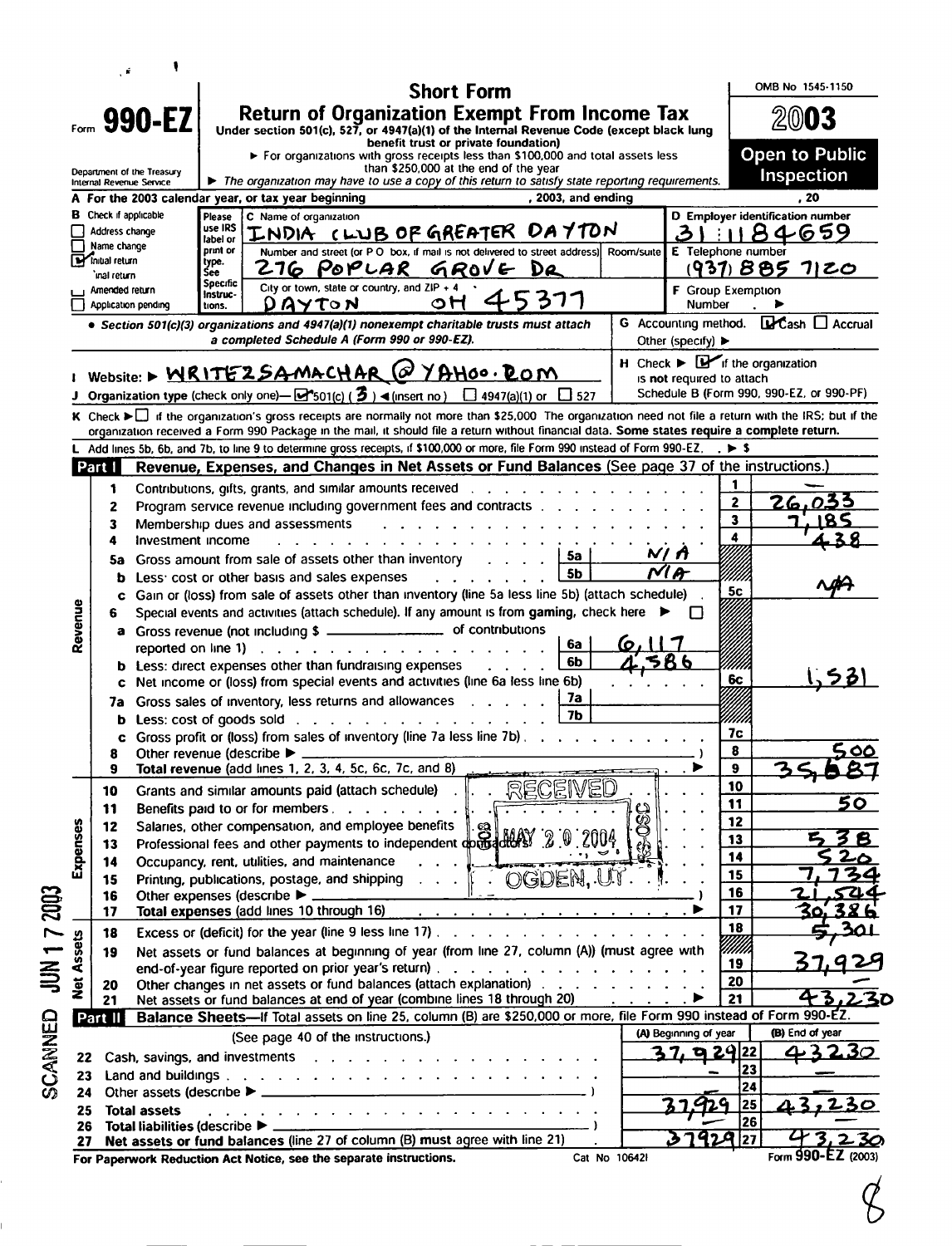| Form 990-EZ (2003) |                                                                                                                                                                                                                                                                                                                        |                                         |                                   |                                                  |            | Page 2                                             |
|--------------------|------------------------------------------------------------------------------------------------------------------------------------------------------------------------------------------------------------------------------------------------------------------------------------------------------------------------|-----------------------------------------|-----------------------------------|--------------------------------------------------|------------|----------------------------------------------------|
| Part III           | Statement of Program Service Accomplishments (See page 41 of the instructions.)                                                                                                                                                                                                                                        |                                         |                                   |                                                  |            | <b>Expenses</b>                                    |
|                    | What is the organization's primary exempt purpose? NOT FOR PROFIT/CHARITA BLE +                                                                                                                                                                                                                                        |                                         |                                   |                                                  |            | (Required for $501(c)(3)$<br>and (4) organizations |
|                    | Describe what was achieved in carrying out the organization's exempt purposes in a clear and Edicity manner,                                                                                                                                                                                                           |                                         |                                   |                                                  |            | and 4947(a)(1) trusts;<br>optional for others.)    |
|                    | describe the services provided, the number of persons benefited, or other relevant information for each program title.                                                                                                                                                                                                 |                                         |                                   |                                                  |            |                                                    |
|                    | 28 ACTIVELY PARTICIPATED IN DAYTON INTERNATIONAL FESTIVAL                                                                                                                                                                                                                                                              |                                         |                                   |                                                  |            |                                                    |
|                    | SHOWCASE INDIALS CULTURE, HERITAGE ARTS AND COLINARY                                                                                                                                                                                                                                                                   |                                         |                                   |                                                  |            |                                                    |
|                    | SKILLS AMONG 33                                                                                                                                                                                                                                                                                                        | OTHER COUNTRIES                         | (Grants \$                        | 9761                                             | 28a        |                                                    |
|                    | 29 CC.LEBRATED<br>INDIAN REPUBLIC DAY (JAN26) AND                                                                                                                                                                                                                                                                      |                                         |                                   |                                                  |            |                                                    |
|                    | $MIIA$ MOEPENDENCE PAY LAVE IS                                                                                                                                                                                                                                                                                         |                                         | EQU.CA-TÉD                        | <b>C.HILDRAY</b>                                 |            | 3,8თ                                               |
|                    | ILSA TO PERSONS<br><u>AARNIN</u>                                                                                                                                                                                                                                                                                       | OF IN PLAY ORIGING CONS \$              |                                   |                                                  | <b>29a</b> |                                                    |
|                    | 30 CELEBRATED "EESTIVAL OF LIGHTS"                                                                                                                                                                                                                                                                                     |                                         |                                   | <u>(WALI</u>                                     |            |                                                    |
|                    | COMPUTED CHLTURAL                                                                                                                                                                                                                                                                                                      | EVEN                                    | HIS                               | D.A.Y                                            |            | 7,085                                              |
|                    |                                                                                                                                                                                                                                                                                                                        |                                         | (Grants \$                        |                                                  | 30a        |                                                    |
|                    | 31 Other program services (attach schedule)                                                                                                                                                                                                                                                                            | $\sim$ $\sim$                           | (Grants \$                        |                                                  | 31a        |                                                    |
|                    | 32 Total program service expenses (add lines 28a through 31a)                                                                                                                                                                                                                                                          |                                         |                                   |                                                  | 32         | ZO. 2                                              |
| Part IV            | List of Officers, Directors, Trustees, and Key Employees (List each one even if not compensated. See page 41 of the/instructions                                                                                                                                                                                       |                                         |                                   |                                                  |            |                                                    |
|                    | (A) Name and address                                                                                                                                                                                                                                                                                                   | (B) Title and average<br>hours per week | (C) Compensation<br>(If not paid, | (D) Contributions to<br>employee benefit plans & |            | (E) Expense<br>account and                         |
|                    |                                                                                                                                                                                                                                                                                                                        | devoted to position                     | enter $-0-1$                      | deferred compensation                            |            | other allowances                                   |
| <b>BHAN</b>        | K RAGHAVAT                                                                                                                                                                                                                                                                                                             |                                         |                                   |                                                  |            |                                                    |
|                    | <b><i>DATron</i></b><br>NDIAN SPRINGS                                                                                                                                                                                                                                                                                  | <b>PRETIDENT</b>                        |                                   | O                                                |            |                                                    |
| Raj Singh          |                                                                                                                                                                                                                                                                                                                        |                                         |                                   |                                                  |            |                                                    |
|                    | VAYTON<br>POPLAR DR                                                                                                                                                                                                                                                                                                    | VICEPRESIDEM                            | <b>HU.</b>                        |                                                  |            |                                                    |
|                    | DEEPIKA REDPY                                                                                                                                                                                                                                                                                                          |                                         |                                   |                                                  |            |                                                    |
| 4589               | LALLOWEROOK DAYON USUSY                                                                                                                                                                                                                                                                                                | REASURER SHB.                           |                                   |                                                  |            | ⅋                                                  |
| <b>Part V</b>      | Other Information (Note the attachment requirement in General Instruction V, page 14.)                                                                                                                                                                                                                                 |                                         |                                   |                                                  |            | Yes<br>No                                          |
| 33                 | Did the organization engage in any activity not previously reported to the IRS? If "Yes," attach a detailed description of each activity                                                                                                                                                                               |                                         |                                   |                                                  |            |                                                    |
| 34                 | Were any changes made to the organizing or governing documents but not reported to the IRS? If "Yes," attach a conformed copy of the changes.                                                                                                                                                                          |                                         |                                   |                                                  |            |                                                    |
| 35                 | If the organization had income from business activities, such as those reported on lines 2, 6, and 7 (among others), but                                                                                                                                                                                               |                                         |                                   |                                                  |            |                                                    |
|                    | not reported on Form 990-T, attach a statement explaining your reason for not reporting the income on Form 990-T.                                                                                                                                                                                                      |                                         |                                   |                                                  |            |                                                    |
|                    | a Did the organization have unrelated business gross income of \$1,000 or more or 6033(e) notice, reporting, and proxy tax requirements?                                                                                                                                                                               |                                         |                                   |                                                  |            |                                                    |
|                    | <b>b</b> If "Yes," has it filed a tax return on Form 990-T for this year?                                                                                                                                                                                                                                              |                                         |                                   |                                                  |            |                                                    |
| 36                 | Was there a liquidation, dissolution, termination, or substantial contraction during the year? (If "Yes," attach a statement.)                                                                                                                                                                                         |                                         |                                   |                                                  |            |                                                    |
|                    | 37a Enter amount of political expenditures, direct or indirect, as described in the instructions.                                                                                                                                                                                                                      |                                         |                                   | 37a                                              |            |                                                    |
|                    | <b>b</b> Did the organization file Form 1120-POL for this year?                                                                                                                                                                                                                                                        |                                         |                                   |                                                  |            |                                                    |
|                    | 38a Did the organization borrow from, or make any loans to, any officer, director, trustee, or key employee or were any                                                                                                                                                                                                |                                         |                                   |                                                  |            |                                                    |
|                    | such loans made in a prior year and still unpaid at the start of the period covered by this return?.                                                                                                                                                                                                                   |                                         |                                   |                                                  |            |                                                    |
|                    | <b>b</b> If "Yes," attach the schedule specified in the line 38 instructions and enter the amount involved. [38b]                                                                                                                                                                                                      |                                         |                                   |                                                  |            |                                                    |
| 39                 | 501(c)(7) organizations. Enter: a initiation fees and capital contributions included on line 9                                                                                                                                                                                                                         |                                         |                                   | 39a                                              |            |                                                    |
|                    | <b>b</b> Gross receipts, included on line 9, for public use of club facilities                                                                                                                                                                                                                                         |                                         |                                   | 39b                                              |            |                                                    |
| 40a                | 501(c)(3) organizations. Enter: Amount of tax imposed on the organization during the year under:                                                                                                                                                                                                                       |                                         |                                   |                                                  |            |                                                    |
|                    | $\frac{1}{2}$ : section 4912<br>section 4911 $\blacktriangleright$                                                                                                                                                                                                                                                     |                                         | $\frac{1}{2}$ , section 4955      |                                                  |            |                                                    |
|                    | b 501(c)(3) and (4) organizations. Did the organization engage in any section 4958 excess benefit transaction during the                                                                                                                                                                                               |                                         |                                   |                                                  |            |                                                    |
|                    | year or did it become aware of an excess benefit transaction from a prior year? If "Yes," attach an explanation.                                                                                                                                                                                                       |                                         |                                   |                                                  |            |                                                    |
|                    | c Amount of tax imposed on organization managers or disqualified persons during the year under 4912, 4955, and 4958                                                                                                                                                                                                    |                                         |                                   |                                                  |            | 0                                                  |
| d                  | Enter: Amount of tax on line 40c, above, reimbursed by the organization                                                                                                                                                                                                                                                |                                         |                                   |                                                  |            | РJ                                                 |
| 41                 | List the states with which a copy of this return is filed. $\blacktriangleright$                                                                                                                                                                                                                                       |                                         | NONE                              |                                                  |            |                                                    |
| 42                 | The books are in care of $\triangleright$ DEEPIEA REDOY to $5$                                                                                                                                                                                                                                                         |                                         |                                   | Telephone no. I                                  |            |                                                    |
|                    | Located at > 10589 WILLONBROOK DR. DAY FON                                                                                                                                                                                                                                                                             |                                         |                                   | $ZIP + 4$                                        |            |                                                    |
| 43                 | Section 4947(a)(1) nonexempt charitable trusts filing Form 990-EZ in lieu of Form 1041-Check here                                                                                                                                                                                                                      |                                         |                                   |                                                  |            |                                                    |
|                    | and enter the amount of tax-exempt interest received or accrued during the tax year $\ldots$ .                                                                                                                                                                                                                         |                                         |                                   | <b>143</b>                                       |            |                                                    |
|                    | Under penalties of perjury, I declare that I have examined this return, including accompanying schedules and statements, and to the best of my knowledge<br>and belief, it is true, correct, and complete Declaration of preparer (other than officer) is based on all information of which preparer has any knowledge |                                         |                                   |                                                  |            |                                                    |
| <b>Please</b>      |                                                                                                                                                                                                                                                                                                                        |                                         |                                   |                                                  |            |                                                    |
| <b>Sign</b>        |                                                                                                                                                                                                                                                                                                                        |                                         |                                   |                                                  |            |                                                    |
| Here               | onature of officer                                                                                                                                                                                                                                                                                                     |                                         |                                   | Date                                             |            |                                                    |
|                    |                                                                                                                                                                                                                                                                                                                        |                                         |                                   |                                                  |            |                                                    |
|                    | Type or print name and title                                                                                                                                                                                                                                                                                           |                                         |                                   |                                                  |            |                                                    |
| Paid               | Preparer's                                                                                                                                                                                                                                                                                                             |                                         | Date                              | Check if                                         |            | Preparer's SSN or PTIN (See Gen Inst W)            |
|                    | signature                                                                                                                                                                                                                                                                                                              |                                         |                                   | seif-<br>employed ▶                              |            |                                                    |
| Preparer's         | Firm's name (or yours                                                                                                                                                                                                                                                                                                  |                                         |                                   | <b>EIN</b>                                       |            |                                                    |
| Use Only           | if self-employed),<br>address, and ZIP + 4                                                                                                                                                                                                                                                                             |                                         |                                   | Phone no $\blacktriangleright$ (                 |            |                                                    |
|                    |                                                                                                                                                                                                                                                                                                                        | ൿ                                       |                                   |                                                  |            | Form 990-EZ (2003)                                 |

 $- - -$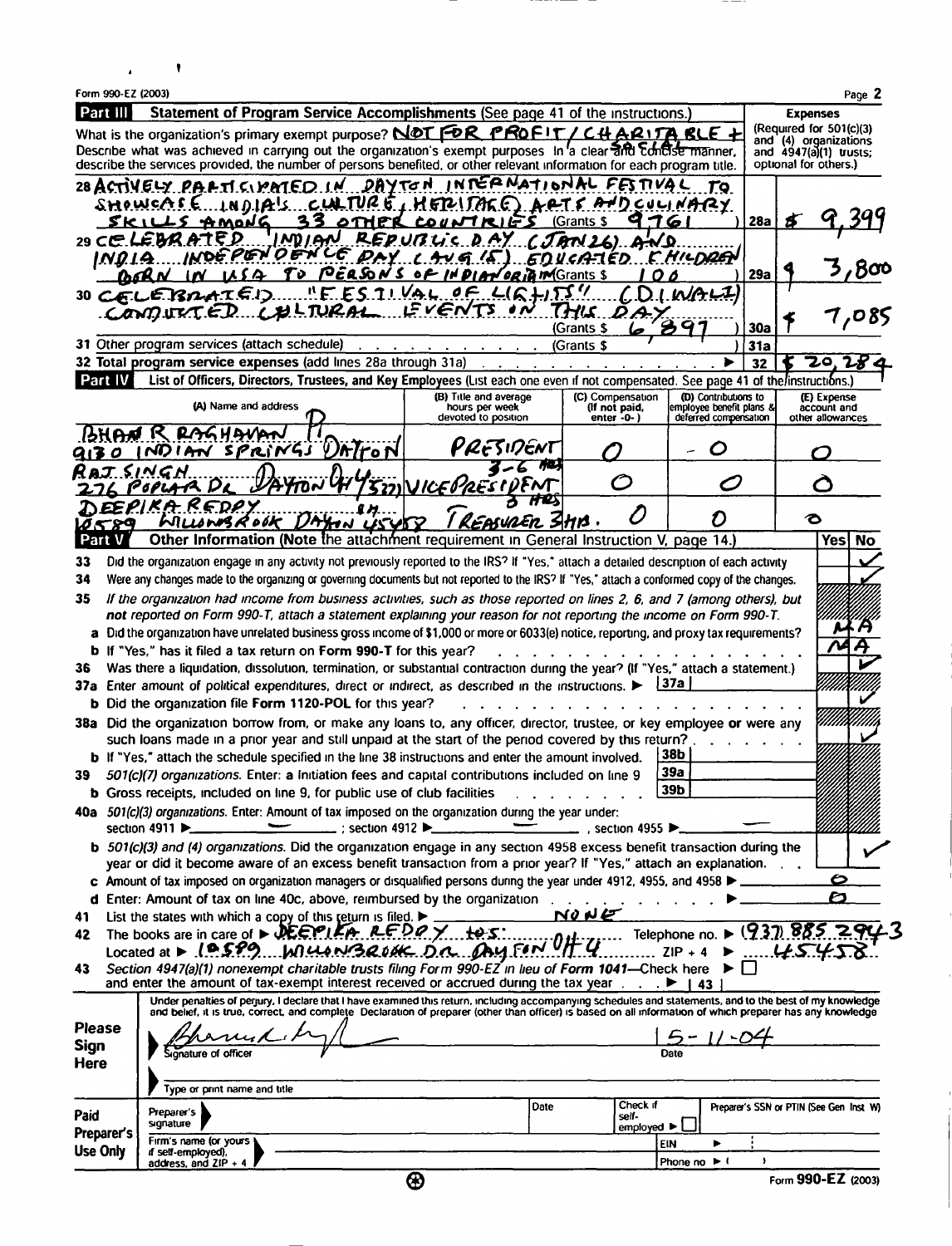SCHEDULE A (Form 990'or 990-EZ)

## Organization Exempt Under Section 501(c)(3)

(Except Private Foundation) and Section 501(e), 501(f). 501(k), 501(n), or Section 4947(a)(1) Nonexempt Charitable Trust

OMB No 1545-0047

2©03

Department of the Treasury<br>Internal Revenue Service

Supplementary Information—(See separate instructions.)

Internal Revenue Service by the above organizations and attached to their Form 990 or 990-EZ

| Name of the organization                                                                                                                                                                                             |   |                                                             |                  | Employer identification number                                            |                                                |
|----------------------------------------------------------------------------------------------------------------------------------------------------------------------------------------------------------------------|---|-------------------------------------------------------------|------------------|---------------------------------------------------------------------------|------------------------------------------------|
| INDIA CLUB OF GREATER DAYTON                                                                                                                                                                                         |   |                                                             |                  | 11184659                                                                  |                                                |
| Compensation of the Five Highest Paid Employees Other Than Officers, Directors, and Trustees<br>Part I<br>(See page 1 of the instructions. List each one If there are none, enter "None.")                           |   |                                                             |                  |                                                                           |                                                |
| (a) Name and address of each employee paid more<br>than \$50,000                                                                                                                                                     |   | (b) Title and average hours<br>per week devoted to position | (c) Compensation | (d) Contributions to<br>employee benefit plans &<br>deferred compensation | (e) Expense<br>account and other<br>allowances |
|                                                                                                                                                                                                                      |   |                                                             |                  |                                                                           |                                                |
| NONE                                                                                                                                                                                                                 |   |                                                             |                  |                                                                           |                                                |
|                                                                                                                                                                                                                      |   |                                                             |                  |                                                                           |                                                |
|                                                                                                                                                                                                                      |   |                                                             |                  |                                                                           |                                                |
|                                                                                                                                                                                                                      |   |                                                             |                  |                                                                           |                                                |
|                                                                                                                                                                                                                      |   |                                                             |                  |                                                                           |                                                |
|                                                                                                                                                                                                                      |   |                                                             |                  |                                                                           |                                                |
| Total number of other employees paid over<br>$$50,000$                                                                                                                                                               | ▶ |                                                             |                  |                                                                           |                                                |
| Compensation of the Five Highest Paid Independent Contractors for Professional Services<br>Part II<br>(See page 2 of the instructions List each one (whether individuals or firms) If there are none, enter "None.") |   |                                                             |                  |                                                                           |                                                |
| (a) Name and address of each independent contractor paid more than \$50,000                                                                                                                                          |   |                                                             |                  | (b) Type of service                                                       | (c) Compensation                               |
| NONE                                                                                                                                                                                                                 |   |                                                             |                  |                                                                           |                                                |
|                                                                                                                                                                                                                      |   |                                                             |                  |                                                                           |                                                |
|                                                                                                                                                                                                                      |   |                                                             |                  |                                                                           |                                                |
|                                                                                                                                                                                                                      |   |                                                             |                  |                                                                           |                                                |
|                                                                                                                                                                                                                      |   |                                                             |                  |                                                                           |                                                |
|                                                                                                                                                                                                                      |   |                                                             |                  |                                                                           |                                                |
| Total number of others receiving over \$50,000 for<br>professional services                                                                                                                                          |   |                                                             |                  |                                                                           |                                                |

For Paperwork Reduction Act Notice, see the Instructions for Form 990 and Form 990-EZ Cat No 11285F Schedule A (Form 990 or 990-EZ) 2003

 $\pmb{\iota}$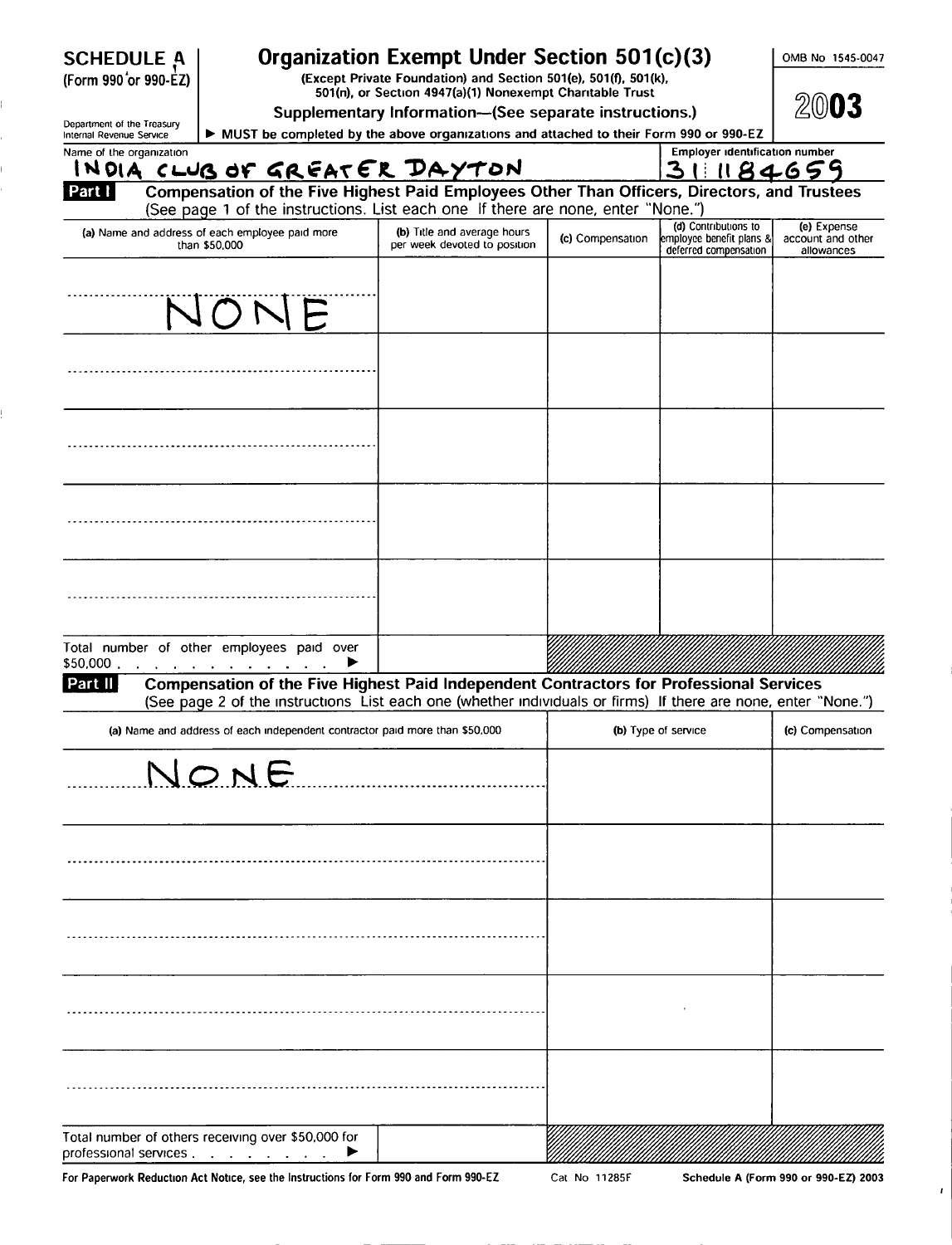|              | Schedule A (Form 990 or 990-EZ) 2003                                                                                                                                                                                                                                                                                                                                                                                                                                                                                                                                             |                |       | Page 2 |
|--------------|----------------------------------------------------------------------------------------------------------------------------------------------------------------------------------------------------------------------------------------------------------------------------------------------------------------------------------------------------------------------------------------------------------------------------------------------------------------------------------------------------------------------------------------------------------------------------------|----------------|-------|--------|
|              | Part III<br>Statements About Activities (See page 2 of the instructions.)                                                                                                                                                                                                                                                                                                                                                                                                                                                                                                        |                | Yes l | No.    |
|              | During the year, has the organization attempted to influence national, state, or local legislation, including any<br>attempt to influence public opinion on a legislative matter or referendum? If "Yes," enter the total expenses paid<br>or incurred in connection with the lobbying activities $\triangleright$ \$ ___________________ (Must equal amounts on line 38,<br>Part VI-A, or line i of Part VI-B)<br>and a series of the contract of the contract of<br>Organizations that made an election under section 501(h) by filing Form 5768 must complete Part VI-A Other |                |       |        |
|              | organizations checking "Yes" must complete Part VI-B AND attach a statement giving a detailed description of<br>the lobbying activities                                                                                                                                                                                                                                                                                                                                                                                                                                          |                |       |        |
| $\mathbf{2}$ | During the year, has the organization, either directly or indirectly, engaged in any of the following acts with any<br>substantial contributors, trustees, directors, officers, creators, key employees, or members of their families, or<br>with any taxable organization with which any such person is affiliated as an officer, director, trustee, majority<br>owner, or principal beneficiary? (If the answer to any question is "Yes," attach a detailed statement explaining the<br>transactions)                                                                          |                |       |        |
| a            |                                                                                                                                                                                                                                                                                                                                                                                                                                                                                                                                                                                  | 2a             |       |        |
| b            |                                                                                                                                                                                                                                                                                                                                                                                                                                                                                                                                                                                  | 2Ь             |       |        |
| с            |                                                                                                                                                                                                                                                                                                                                                                                                                                                                                                                                                                                  | 2 <sub>c</sub> |       |        |
| d            | Payment of compensation (or payment or reimbursement of expenses if more than \$1,000)?                                                                                                                                                                                                                                                                                                                                                                                                                                                                                          | 2d             |       | ✔      |
| е            |                                                                                                                                                                                                                                                                                                                                                                                                                                                                                                                                                                                  | 2e             |       | v      |
| За           | Do you make grants for scholarships, fellowships, student loans, etc ? (If "Yes," attach an explanation of how                                                                                                                                                                                                                                                                                                                                                                                                                                                                   | 3a             |       |        |
|              | <b>b</b> Do you have a section 403(b) annuity plan for your employees?                                                                                                                                                                                                                                                                                                                                                                                                                                                                                                           | 3 <sub>b</sub> |       |        |
|              | Did you maintain any separate account for participating donors where donors have the right to provide advice                                                                                                                                                                                                                                                                                                                                                                                                                                                                     | 4              |       |        |

## Part IV Reason for Non-Private Foundation Status (See pages 3 through 6 of the instructions.)

The organization is not a private foundation because it is (Please check only ONE applicable box)

- 5  $\Box$  A church, convention of churches, or association of churches. Section 170(b)(1)(A)(i)
- 6  $\Box$  A school Section 170(b)(1)(A)(ii) (Also complete Part V.)
- $\overline{I}$  $\Box$  A hospital or a cooperative hospital service organization Section 170(b)(1)(A)(iii)
- $\Box$  A Federal, state, or local government or governmental unit Section 170(b)(1)(A)(v) 8
- q  $\Box$  A medical research organization operated in conjunction with a hospital Section 170(b)(1)(A)(iii) Enter the hospital's name, city, uncours and the second second the second second second second second second second second second second second second second second second second second second second second second second second second second second second and state b \_\_\_\_\_\_\_\_\_\_\_\_\_\_\_\_\_\_\_\_\_\_\_\_\_\_\_\_\_\_\_\_\_\_\_\_\_\_\_\_\_\_\_\_\_\_\_\_\_\_\_\_\_\_\_\_\_\_\_\_\_\_\_\_\_\_\_\_\_\_\_\_\_\_\_\_\_\_\_\_\_\_\_\_\_\_\_\_\_\_\_\_\_\_\_\_\_\_\_\_\_\_\_\_\_\_\_\_\_\_\_\_\_\_\_\_\_\_\_\_\_\_\_\_ .\_
- 10 **E** An organization operated for the benefit of a college or university owned or operated by a governmental unit Section 170(b)(1)(A)(iv) (Also complete the Support Schedule in Part lV-A)
- 11a  $\Box$  An organization that normally receives a substantial part of its support from a governmental unit or from the general public. Section 170(b)(1)(A)(vi) (Also complete the Support Schedule in Part IV-A)
- 11b  $\Box$  *M* community trust. Section 170(b)(1)(A)(vi) (Also complete the **Support Schedule** in Part IV-A.)

12 M An organization that normally receives. (1) more than 331/<sub>3</sub>% of its support from contributions, membership fees, and gross receipts from activities related to its charitable, etc , functions—subject to certain exceptions, and (2) no more than 331/3% of its support from gross investment income and unrelated busmess taxable income (less section 511 tax) from busrnesses acqwred by the organization after June 30, 1975. See section 509(a)(2) (Also complete the Support Schedule in Part IV-A)

 $13$   $\Box$  An organization that is not controlled by any disqualified persons (other than foundation managers) and supports organizations described in (1) lines 5 through 12 above, or (2) section 501(c)(4), (5), or (6), if they meet the test of section 509(a)(2). (See section 509(a)(3))

| (a) Name(s) of supported organization(s) | (b) Line number<br>from above |
|------------------------------------------|-------------------------------|
|                                          |                               |
|                                          |                               |
|                                          |                               |

14 **E** An organization organized and operated to test for public safety Section 509(a)(4) (See page 6 of the instructions)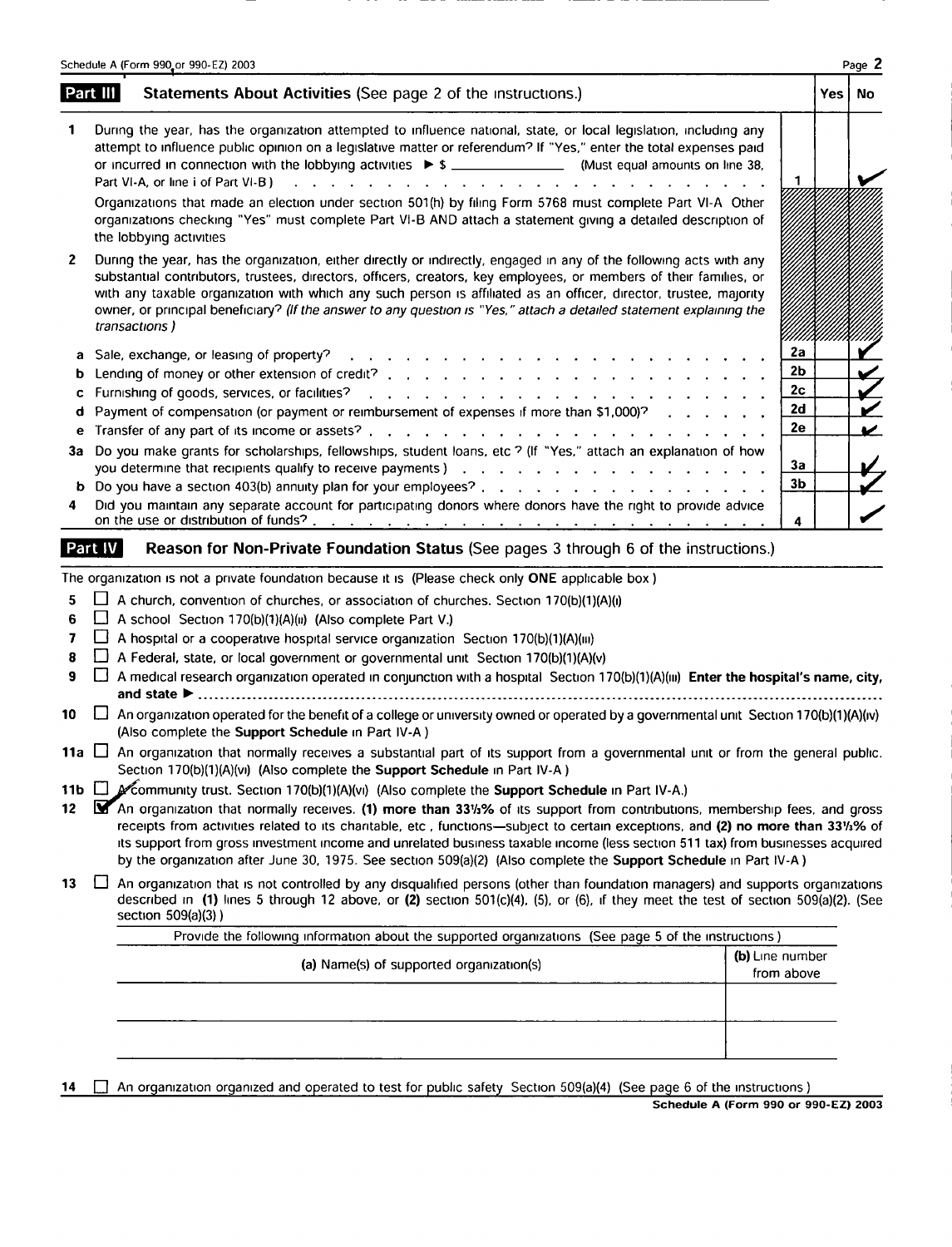| Schedule A (Form 990 or 990-EZ) 2003 |  |  |  |  |  |
|--------------------------------------|--|--|--|--|--|
|--------------------------------------|--|--|--|--|--|

 $\mu$ 

|             | Calendar year (or fiscal year beginning in) $\blacktriangleright$                                                                                                                                                                                                                                                                                                                                                                                                                                                                                                                                                                                                                                                                                                                                                                                                                                                                                                                          | (a) 2002                           | (b) 2001  | (c) 2000                                     | $(d)$ 1999                                       | (e) Total         |
|-------------|--------------------------------------------------------------------------------------------------------------------------------------------------------------------------------------------------------------------------------------------------------------------------------------------------------------------------------------------------------------------------------------------------------------------------------------------------------------------------------------------------------------------------------------------------------------------------------------------------------------------------------------------------------------------------------------------------------------------------------------------------------------------------------------------------------------------------------------------------------------------------------------------------------------------------------------------------------------------------------------------|------------------------------------|-----------|----------------------------------------------|--------------------------------------------------|-------------------|
| 15          | Gifts, grants, and contributions received (Do                                                                                                                                                                                                                                                                                                                                                                                                                                                                                                                                                                                                                                                                                                                                                                                                                                                                                                                                              |                                    | 39381     |                                              |                                                  |                   |
|             | not include unusual grants See line 28). .                                                                                                                                                                                                                                                                                                                                                                                                                                                                                                                                                                                                                                                                                                                                                                                                                                                                                                                                                 |                                    |           |                                              |                                                  |                   |
| 16          | Membership fees received $\ldots$ $\ldots$                                                                                                                                                                                                                                                                                                                                                                                                                                                                                                                                                                                                                                                                                                                                                                                                                                                                                                                                                 |                                    | 589       | 55<br>6                                      |                                                  |                   |
| 17          | Gross receipts from admissions, merchandise<br>sold or services performed, or furnishing of<br>facilities in any activity that is related to the<br>organization's charitable, etc. purpose                                                                                                                                                                                                                                                                                                                                                                                                                                                                                                                                                                                                                                                                                                                                                                                                | 14,860                             | 18,815    |                                              |                                                  |                   |
| 18          | Gross income from interest, dividends,<br>amounts received from payments on securities<br>loans (section 512(a)(5)), rents, royalties, and<br>unrelated business taxable income (less<br>section 511 taxes) from businesses acquired<br>by the organization after June 30, 1975 $\ldots$                                                                                                                                                                                                                                                                                                                                                                                                                                                                                                                                                                                                                                                                                                   |                                    |           |                                              |                                                  |                   |
| 19          | Net   income from unrelated business<br>activities not included in line 18                                                                                                                                                                                                                                                                                                                                                                                                                                                                                                                                                                                                                                                                                                                                                                                                                                                                                                                 |                                    |           |                                              |                                                  |                   |
| 20          | Tax revenues levied for the organization's<br>benefit and either paid to it or expended on<br>its behalf.                                                                                                                                                                                                                                                                                                                                                                                                                                                                                                                                                                                                                                                                                                                                                                                                                                                                                  |                                    |           |                                              |                                                  |                   |
| 21          | The value of services or facilities furnished to<br>the organization by a governmental unit<br>without charge Do not include the value of<br>services or facilities generally furnished to the<br>public without charge.                                                                                                                                                                                                                                                                                                                                                                                                                                                                                                                                                                                                                                                                                                                                                                   |                                    |           |                                              |                                                  |                   |
| 22          | Other income Attach a schedule Do not<br>include gain or (loss) from sale of capital assets                                                                                                                                                                                                                                                                                                                                                                                                                                                                                                                                                                                                                                                                                                                                                                                                                                                                                                |                                    |           |                                              |                                                  |                   |
| 23          | Total of lines 15 through 22.                                                                                                                                                                                                                                                                                                                                                                                                                                                                                                                                                                                                                                                                                                                                                                                                                                                                                                                                                              |                                    | .29<br>61 |                                              |                                                  |                   |
| 24          | Line 23 minus line 17. $\ldots$ $\ldots$ $\ldots$                                                                                                                                                                                                                                                                                                                                                                                                                                                                                                                                                                                                                                                                                                                                                                                                                                                                                                                                          |                                    | $U_2.976$ |                                              |                                                  |                   |
|             |                                                                                                                                                                                                                                                                                                                                                                                                                                                                                                                                                                                                                                                                                                                                                                                                                                                                                                                                                                                            |                                    |           |                                              |                                                  |                   |
| 25<br>26    | Enter 1% of line 23 <u>.</u><br>Organizations described on lines 10 or 11: a Enter 2% of amount in column (e), line 24. $\blacktriangleright$                                                                                                                                                                                                                                                                                                                                                                                                                                                                                                                                                                                                                                                                                                                                                                                                                                              | 9                                  |           |                                              | <b>26a</b>                                       |                   |
| b<br>c<br>d | Prepare a list for your records to show the name of and amount contributed by each person (other than a<br>governmental unit or publicly supported organization) whose total gifts for 1999 through 2002 exceeded the<br>amount shown in line 26a Do not file this list with your return. Enter the total of all these excess amounts ▶<br>Total support for section 509(a)(1) test Enter line 24, column (e)<br>Add Amounts from column (e) for lines<br>Public support (line 26c minus line 26d total)<br>Public support percentage (line 26e (numerator) divided by line 26c (denominator))                                                                                                                                                                                                                                                                                                                                                                                             |                                    |           | ♦، د د د د د د د د د د د د د د د د و و و و و | 26b<br>26с<br>ZIIIIM<br>26d<br><b>26e</b><br>26f |                   |
| 27          | Organizations described on line 12: a For amounts included in lines 15, 16, and 17 that were received from a "disqualified<br>person," prepare a list for your records to show the name of, and total amounts received in each year from, each "disqualified person"<br>Do not file this list with your return. Enter the sum of such amounts for each year<br>For any amount included in line 17 that was received from each person (other than "disqualified persons"), prepare a list for your records to<br>show the name of, and amount received for each year, that was more than the larger of (1) the amount on line 25 for the year or (2) \$5,000<br>(include in the list organizations described in lines 5 through 11, as well as individuals) Do not file this list with your return. After computing<br>the difference between the amount received and the larger amount described in (1) or (2), enter the sum of these differences (the excess<br>A amounts) for each year |                                    |           |                                              |                                                  | %                 |
|             | Add Amounts from column (e) for lines 15 39,382 16 15059                                                                                                                                                                                                                                                                                                                                                                                                                                                                                                                                                                                                                                                                                                                                                                                                                                                                                                                                   |                                    |           |                                              |                                                  | $_{27c}$ 101, 118 |
| d           |                                                                                                                                                                                                                                                                                                                                                                                                                                                                                                                                                                                                                                                                                                                                                                                                                                                                                                                                                                                            | and line 27b total _______________ |           |                                              | 27d                                              |                   |
| е           | Public support (line 27c total minus line 27d total).                                                                                                                                                                                                                                                                                                                                                                                                                                                                                                                                                                                                                                                                                                                                                                                                                                                                                                                                      |                                    |           |                                              | 27e                                              | 101.118           |
| f<br>g      | Total support for section 509(a)(2) test Enter amount from line 23, column (e). $\rightarrow$ 27f   101, 118<br>Public support percentage (line 27e (numerator) divided by line 27f (denominator)).                                                                                                                                                                                                                                                                                                                                                                                                                                                                                                                                                                                                                                                                                                                                                                                        |                                    |           |                                              | .<br>Milli<br>27g                                | <b>00%</b>        |

prepare a list for your records to show, for each year, the name of the contributor, the date and amount of the grant, and a brief description of the nature of the grant. Do not file this list with your return. Do not incl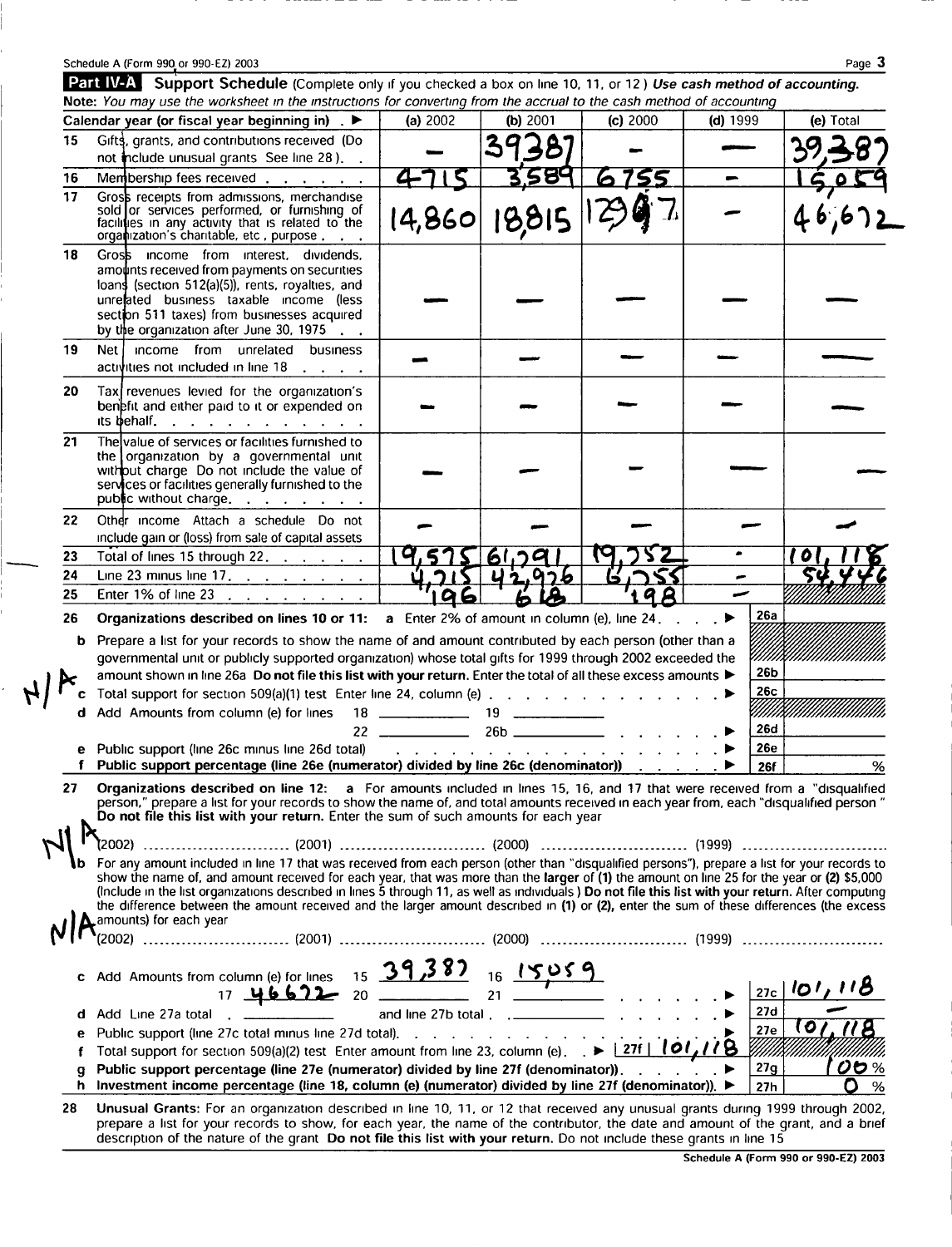|     | Schedule A (Form 990 or 990-EZ) 2003                                                                                                                                                                                                                                                                                                                                                                                                                                                       |                 |            | Page 4 |
|-----|--------------------------------------------------------------------------------------------------------------------------------------------------------------------------------------------------------------------------------------------------------------------------------------------------------------------------------------------------------------------------------------------------------------------------------------------------------------------------------------------|-----------------|------------|--------|
|     | Private School Questionnaire (See page 7 of the instructions.)<br>Part V<br>(To be completed ONLY by schools that checked the box on line 6 in Part IV)                                                                                                                                                                                                                                                                                                                                    |                 |            |        |
| 29  | Does the organization have a racially nondiscriminatory policy toward students by statement in its charter, bylaws,<br>other governing instrument, or in a resolution of its governing body?<br>$\mathbf{r}$ , $\mathbf{r}$ , $\mathbf{r}$ , $\mathbf{r}$ , $\mathbf{r}$ , $\mathbf{r}$ , $\mathbf{r}$ , $\mathbf{r}$ , $\mathbf{r}$                                                                                                                                                       | 29              | <b>Yes</b> | No.    |
| 30  | Does the organization include a statement of its racially nondiscriminatory policy toward students in all its<br>brochures, catalogues, and other written communications with the public dealing with student admissions,<br>programs, and scholarships?.<br>a construction of the construction of the construction of the construction of the construction of the construction of the construction of the construction of the construction of the construction of the construction of the | 30              |            |        |
| 31  | Has the organization publicized its racially nondiscriminatory policy through newspaper or broadcast media during<br>the period of solicitation for students, or during the registration period if it has no solicitation program, in a way<br>that makes the policy known to all parts of the general community it serves?                                                                                                                                                                | 31              |            |        |
|     | If "Yes," please describe, if "No," please explain (If you need more space, attach a separate statement)                                                                                                                                                                                                                                                                                                                                                                                   |                 |            |        |
|     |                                                                                                                                                                                                                                                                                                                                                                                                                                                                                            |                 |            |        |
| 32  | Does the organization maintain the following                                                                                                                                                                                                                                                                                                                                                                                                                                               |                 |            |        |
| a   | Records indicating the racial composition of the student body, faculty, and administrative staff?                                                                                                                                                                                                                                                                                                                                                                                          | 32a             |            |        |
| b   | Records documenting that scholarships and other financial assistance are awarded on a racially nondiscriminatory                                                                                                                                                                                                                                                                                                                                                                           | 32b             |            |        |
|     | c Copies of all catalogues, brochures, announcements, and other written communications to the public dealing                                                                                                                                                                                                                                                                                                                                                                               | 32 <sub>c</sub> |            |        |
|     | d Copies of all material used by the organization or on its behalf to solicit contributions?                                                                                                                                                                                                                                                                                                                                                                                               | 32d             |            |        |
|     | If you answered "No" to any of the above, please explain (If you need more space, attach a separate statement)                                                                                                                                                                                                                                                                                                                                                                             |                 |            |        |
|     |                                                                                                                                                                                                                                                                                                                                                                                                                                                                                            |                 |            |        |
| 33  | Does the organization discriminate by race in any way with respect to                                                                                                                                                                                                                                                                                                                                                                                                                      |                 |            |        |
| а   |                                                                                                                                                                                                                                                                                                                                                                                                                                                                                            | 33а             |            |        |
|     | Admissions policies?<br>$\mathbf{r}$ and $\mathbf{r}$ and $\mathbf{r}$ and $\mathbf{r}$                                                                                                                                                                                                                                                                                                                                                                                                    | 33 <sub>b</sub> |            |        |
|     | Employment of faculty or administrative staff?                                                                                                                                                                                                                                                                                                                                                                                                                                             | 33 <sub>c</sub> |            |        |
|     | d Scholarships or other financial assistance?                                                                                                                                                                                                                                                                                                                                                                                                                                              | 33d             |            |        |
| е   | Educational policies?                                                                                                                                                                                                                                                                                                                                                                                                                                                                      | 33 <sub>e</sub> |            |        |
| f   | Use of facilities?                                                                                                                                                                                                                                                                                                                                                                                                                                                                         | 33f             |            |        |
| g   | Athletic programs?.<br>$\mathbf{r}$ . The set of the set of the set of the set of the set of the set of the set of the set of the set of the set of the set of the set of the set of the set of the set of the set of the set of the set of the set of t                                                                                                                                                                                                                                   | 33g             |            |        |
|     | Other extracurricular activities?<br>$\frac{1}{2}$ , $\frac{1}{2}$ , $\frac{1}{2}$ , $\frac{1}{2}$ , $\frac{1}{2}$ , $\frac{1}{2}$ , $\frac{1}{2}$ , $\frac{1}{2}$ , $\frac{1}{2}$ , $\frac{1}{2}$ , $\frac{1}{2}$ , $\frac{1}{2}$                                                                                                                                                                                                                                                         | 33h             |            |        |
|     | If you answered "Yes" to any of the above, please explain (If you need more space, attach a separate statement)                                                                                                                                                                                                                                                                                                                                                                            |                 |            |        |
|     |                                                                                                                                                                                                                                                                                                                                                                                                                                                                                            |                 |            |        |
| 34а | Does the organization receive any financial aid or assistance from a governmental agency?                                                                                                                                                                                                                                                                                                                                                                                                  | 34a             |            |        |
|     | <b>b</b> Has the organization's right to such aid ever been revoked or suspended?<br>If you answered "Yes" to either 34a or b, please explain using an attached statement                                                                                                                                                                                                                                                                                                                  | 34 <sub>b</sub> |            |        |
| 35  | Does the organization certify that it has complied with the applicable requirements of sections 4 01 through 4 05<br>of Rev Proc 75-50, 1975-2 C B 587, covering racial nondiscrimination? If "No," attach an explanation                                                                                                                                                                                                                                                                  | 35              |            |        |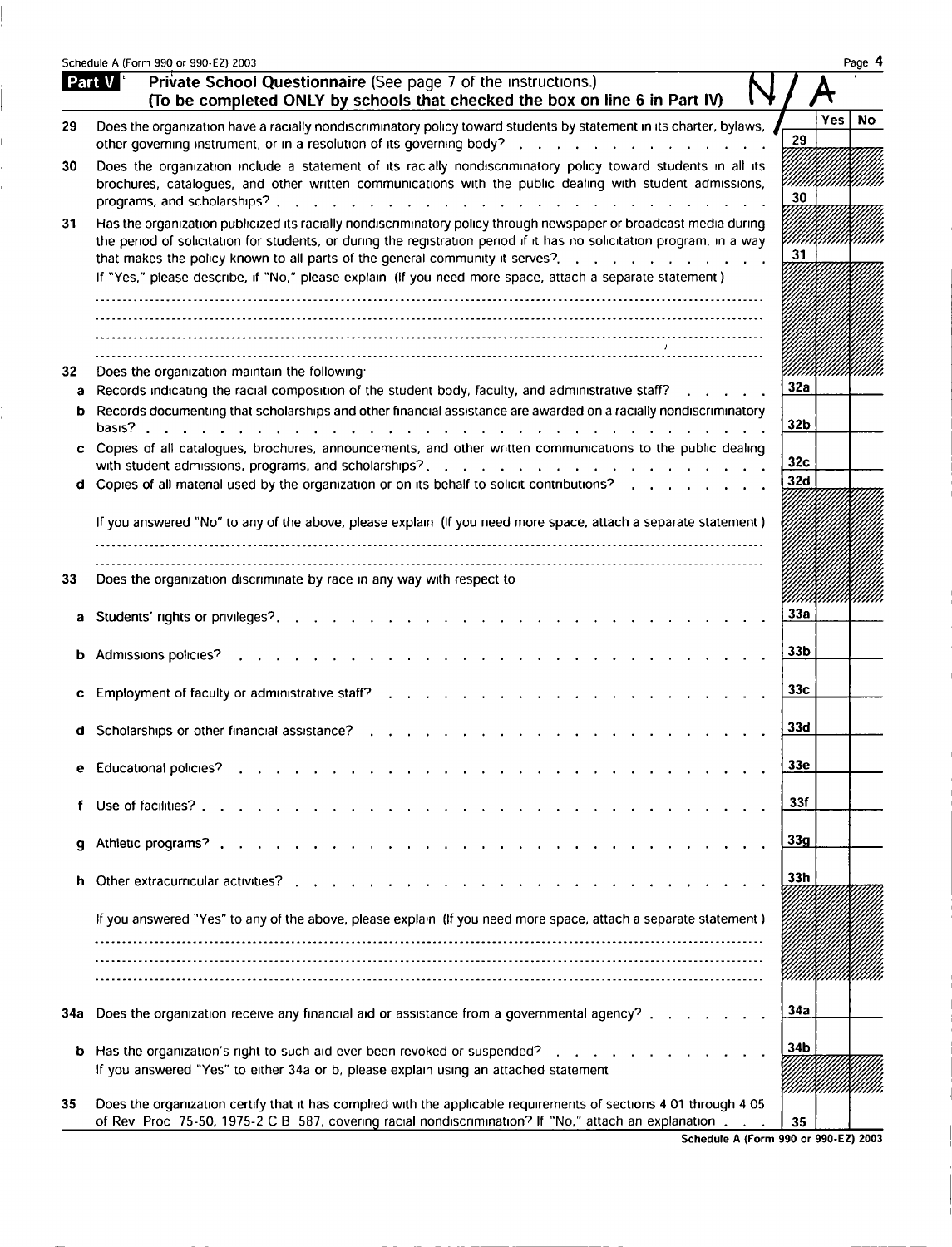|                                                    | Schedule A (Form 990 or 990-EZ) 2003                                                                                                                                                                                                                                                                                                                                                                                                                                                                                                                                                                                                                                                                                                                                                                                                                                                                                                                                                                                                               |                                              |                                                                                                   |                                                                                       |                                   | Page 5                                                      |
|----------------------------------------------------|----------------------------------------------------------------------------------------------------------------------------------------------------------------------------------------------------------------------------------------------------------------------------------------------------------------------------------------------------------------------------------------------------------------------------------------------------------------------------------------------------------------------------------------------------------------------------------------------------------------------------------------------------------------------------------------------------------------------------------------------------------------------------------------------------------------------------------------------------------------------------------------------------------------------------------------------------------------------------------------------------------------------------------------------------|----------------------------------------------|---------------------------------------------------------------------------------------------------|---------------------------------------------------------------------------------------|-----------------------------------|-------------------------------------------------------------|
|                                                    | L'obbying Expenditures by Electing Public Charities (See page 9 of the instructions.)<br>Part VI-A<br>(To be completed ONLY by an eliquble organization that filed Form 5768)                                                                                                                                                                                                                                                                                                                                                                                                                                                                                                                                                                                                                                                                                                                                                                                                                                                                      |                                              |                                                                                                   |                                                                                       |                                   |                                                             |
|                                                    | Check $\blacktriangleright$ a<br>if the organization belongs to an affiliated group                                                                                                                                                                                                                                                                                                                                                                                                                                                                                                                                                                                                                                                                                                                                                                                                                                                                                                                                                                |                                              | Check $\blacktriangleright$ b $\Box$                                                              | if you checked "a" and "limited control" provisions apply                             |                                   |                                                             |
|                                                    | <b>Limits on Lobbying Expenditures</b><br>(The term "expenditures" means amounts paid or incurred)                                                                                                                                                                                                                                                                                                                                                                                                                                                                                                                                                                                                                                                                                                                                                                                                                                                                                                                                                 |                                              |                                                                                                   |                                                                                       | (a)<br>Affiliated group<br>totals | (b)<br>To be completed<br>for ALL electing<br>organizations |
| 36<br>37<br>38<br>39<br>40<br>41<br>42<br>43<br>44 | Total lobbying expenditures to influence public opinion (grassroots lobbying)<br>Total lobbying expenditures to influence a legislative body (direct lobbying).<br>Total lobbying expenditures (add lines 36 and 37)<br>Other exempt purpose expenditures<br>Total exempt purpose expenditures (add lines 38 and 39).<br>Lobbying nontaxable amount Enter the amount from the following table-<br>If the amount on line 40 is-<br>Not over \$500,000 20% of the amount on line 40<br>Over \$500,000 but not over \$1,000,000 \$100,000 plus 15% of the excess over \$500,000<br>Over \$1,000,000 but not over \$1,500,000 . \$175,000 plus 10% of the excess over \$1,000,000<br>Over \$1,500,000 but not over \$17,000,000 . \$225,000 plus 5% of the excess over \$1,500,000<br>Over \$17,000,000 \$1,000,000<br>Grassroots nontaxable amount (enter 25% of line 41)<br>Subtract line 42 from line 36 Enter -0- if line 42 is more than line $36 \cdot \ldots \cdot$<br>Subtract line 41 from line 38 Enter -0- if line 41 is more than line 38. | The lobbying nontaxable amount is-           | $\mathbf{r}$ and $\mathbf{r}$ and $\mathbf{r}$ and $\mathbf{r}$ and $\mathbf{r}$ and $\mathbf{r}$ | 36<br>$\cdot$ $\cdot$ $\cdot$ $\cdot$<br>37<br>38<br>39<br>40<br>41<br>42<br>43<br>44 |                                   |                                                             |
|                                                    | Caution: If there is an amount on either line 43 or line 44, you must file Form 4720<br>(Some organizations that made a section 501(h) election do not have to complete all of the five columns below.<br>See the instructions for lines 45 through 50 on page 11 of the instructions.)                                                                                                                                                                                                                                                                                                                                                                                                                                                                                                                                                                                                                                                                                                                                                            | 4-Year Averaging Period Under Section 501(h) |                                                                                                   |                                                                                       |                                   |                                                             |
|                                                    |                                                                                                                                                                                                                                                                                                                                                                                                                                                                                                                                                                                                                                                                                                                                                                                                                                                                                                                                                                                                                                                    |                                              |                                                                                                   | Lobbying Expenditures During 4-Year Averaging Period                                  |                                   |                                                             |
|                                                    | Calendar year (or<br>fiscal year beginning in) $\blacktriangleright$                                                                                                                                                                                                                                                                                                                                                                                                                                                                                                                                                                                                                                                                                                                                                                                                                                                                                                                                                                               | (a)<br>2003                                  | (b)<br>2002                                                                                       | (c)<br>2001                                                                           | (d)<br>2000                       | (e)<br>Total                                                |
| 45                                                 | Lobbying nontaxable amount                                                                                                                                                                                                                                                                                                                                                                                                                                                                                                                                                                                                                                                                                                                                                                                                                                                                                                                                                                                                                         |                                              |                                                                                                   |                                                                                       |                                   |                                                             |
| 46                                                 | Lobbying ceiling amount (150% of line 45(e)).                                                                                                                                                                                                                                                                                                                                                                                                                                                                                                                                                                                                                                                                                                                                                                                                                                                                                                                                                                                                      |                                              |                                                                                                   |                                                                                       |                                   |                                                             |
| 47                                                 | Total lobbying expenditures                                                                                                                                                                                                                                                                                                                                                                                                                                                                                                                                                                                                                                                                                                                                                                                                                                                                                                                                                                                                                        |                                              |                                                                                                   |                                                                                       |                                   |                                                             |
| 48                                                 | Grassroots nontaxable amount                                                                                                                                                                                                                                                                                                                                                                                                                                                                                                                                                                                                                                                                                                                                                                                                                                                                                                                                                                                                                       |                                              |                                                                                                   |                                                                                       |                                   |                                                             |
| 49                                                 | Grassroots ceiling amount (150% of line 48(e))                                                                                                                                                                                                                                                                                                                                                                                                                                                                                                                                                                                                                                                                                                                                                                                                                                                                                                                                                                                                     |                                              |                                                                                                   |                                                                                       |                                   |                                                             |

50 Grassroots lobbying expenditures . . . Part VI-B Lobbying Activity by Nonelecting Public Charities

(For reporting only by organizations that did not complete Part VI-A) (See page 12 of the instructions.) During the year, did the organization attempt to influence national, state or local legislation, including any Yes No Amount attempt to influence public opinion on a legislative matter or referendum, through the use of' **a** Volunteers. **b** Paid staff or management (include compensation in expenses reported on lines c through h.) % c Media advertisements . . . . . . . . . . . . . . . d Mailings to members, legislators, or the public . WILLIAM CONTROLLER SCHOOL CONTROL CONTROLLER SCHOOL CONTROLLER SCHOOL CONTROLLER (FORM 990 or 990-EZ) 2003 Publications, or published or broadcast statements f Grants to other organizations for lobbying purposes . . . . . . . . g Direct contact with legislators, their staffs, government officials, or a legislative body . . Rallies, demonstrations, seminars. conventions, speeches, lectures, or any other means . h -'3'€D-QCDQOU' Total lobbying expenditures (Add lines c through h.) ( . . , I otal lobbying expenditures (Add lines c through **h**.) (i.e., e.e., e.e., e.e., e.e., e.e., e.e., e.e., e.e., e<br>If "Yes" to any of the above, also attach a statement giving a detailed description of the lobbying act g a detailed description of the lobbying activities